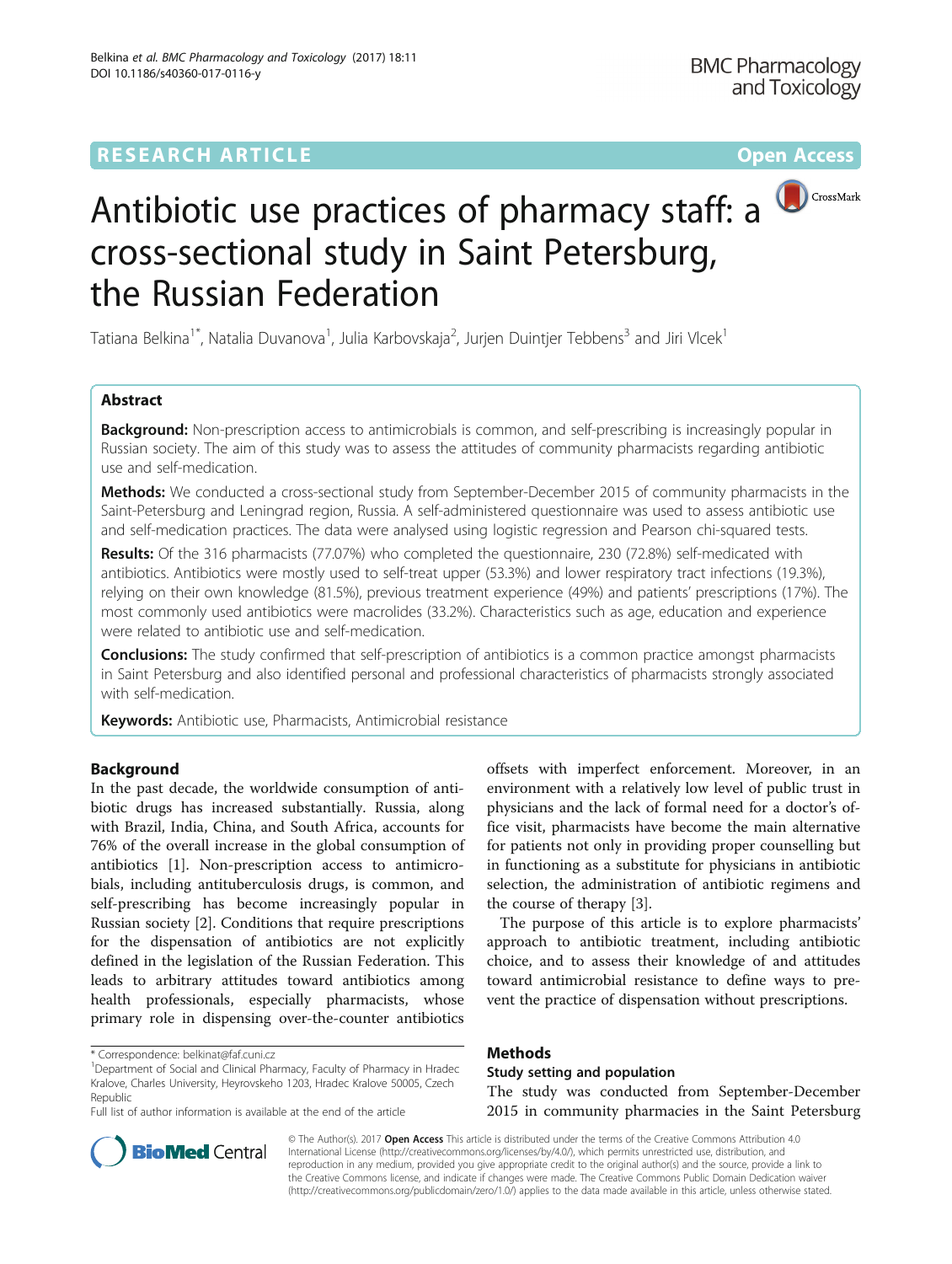and Leningrad region, Russia. The sample comprised 63 pharmacies and 316 pharmacists from one of the largest pharmacy chains.

## Measures

A self-administered questionnaire was adapted from a previous study conducted by our research group [\[4](#page-4-0)]. The questionnaire included close-ended (yes/no, single choice and multiple choice) and open-ended questions (an English translation is available in Additional file [1](#page-4-0)). Denoting the sixteen questions from Q1 to Q16, they can be grouped into the following categories: attitudes and behaviours towards antibiotic use and self-medication (Q1, Q2, Q3, Q7, Q11, Q12); information on the types of involved diseases, antibiotics and side effects (Q3 partially, Q4, Q9); knowledge of antibiotic use and resistance and source of antibiotic knowledge (Q5, Q6, Q8, Q10); and personal and professional information (Q13 – Q16).

### Statistical analysis

To evaluate the influence of attitudes, behaviour, knowledge and demographics on self-medication with antibiotics, univariate logistic regression analyses were performed. Self-medication occurred when the respondents indicated that they purchased antibiotics for themselves (or their children) without a physician's prescription but based on their own knowledge or on recommendations of friends (see part two of Q2). This defined the dichotomous dependent variable. The independent variables were, respectively, the outcomes of questions Q1, Q3, Q5, Q6, Q11, Q12, Q13, Q14, Q15 and Q16. We did not include variables related to information on the types of involved diseases, antibiotics and side effects (Q3, Q4, Q9), as they contained too many outcomes, and we also did not include variables with essentially only one outcome (Q8, Q10, Q13). For most of the included questions, all respondents provided answers; however, questions Q14 to Q16 had a percentage of missing values of 0.3% (1 answer) each, and Q7 was missing 3.2% (10 answers). In a few cases, multiple answers to the same question were provided; the highest score (e.g., highest education, highest age, best knowledge) was then used for the regression analysis. For question Q6, however, there were too many multiple answers to address using this approach. Therefore, Q6 was divided into three separate dichotomous variables with outcomes yes or no: Q6a, Q6b and Q6c.

The results of the regression models were presented as the estimated odds ratios and the corresponding 95% confidence intervals. Hypothesis tests for regression coefficients (Wald tests) were performed and expressed with p values at a significance level of  $\alpha$  = 0.05.

We also tested for associations between demographic characteristics  $(Q14 - Q16)$  and the remaining independent variables. We used Pearson chi-squared tests with  $p$  values at a significance level of  $\alpha$  = 0.05. To avoid low expectation counts, the outcomes of Q14 – Q16 were recategorized (in clear ways) into two groups. PASW statistical software was used for all analyses (IBM Corporation, Armonk, NY, USA, version 18.0).

## Results

Of the 410 questionnaires distributed, 316 (77.07%) were completed and collected.

The main demographic characteristics of the respondents are summarized in 1. The sample was predominantly female, which is rather typical for Russian pharmacies. The mean age of the respondents was 39.3 years, and almost half of them were 41-60 years. The vast majority of pharmacists had a baccalaureate degree, and nearly half of them had 10 years of experience of working in a pharmacy. Table 1 shows that slightly more than two-thirds of the pharmacists self-medicated.

Other characteristics of the sample that are not displayed in Table 1 are as follows.

About three-quarters of the respondents (72.8%) selfmedicated when they were sick. The highest prevalence of self-medication was reported for the age group of those 41-60 years old (45.3%). Young and middle-aged

| <b>Table 1</b> Personal and professional characteristics of pharmacists, |  |  |
|--------------------------------------------------------------------------|--|--|
| $2015(n=316)$                                                            |  |  |

| Characteristic                     | No $(%) (N = 316)$ |
|------------------------------------|--------------------|
| Gender:                            |                    |
| Male                               | 4(1.27)            |
| Female                             | 312 (98.73)        |
| Age (years):                       |                    |
| $<$ 20                             | 1(0.32)            |
| $20 - 30$                          | 100 (31.65)        |
| $31 - 41$                          | 65 (20.57)         |
| $41 - 60$                          | 143 (45.25)        |
| >60                                | 7(2.21)            |
| Education:                         |                    |
| Higher pharmaceutical              | 110(31.5)          |
| Other higher                       | 33 (9.5)           |
| Vocational pharmaceutical          | 206 (59.0)         |
| Years of experience in a pharmacy: |                    |
| <1                                 | 15 (4.75)          |
| $1 - 5$                            | 85 (26.90)         |
| $6 - 10$                           | 83 (26.26)         |
| >10                                | 133 (42.09)        |
| Source of antibiotics:             |                    |
| Prescribed                         | 100 (31.65)        |
| Self-medication                    | 216 (68.35)        |
|                                    |                    |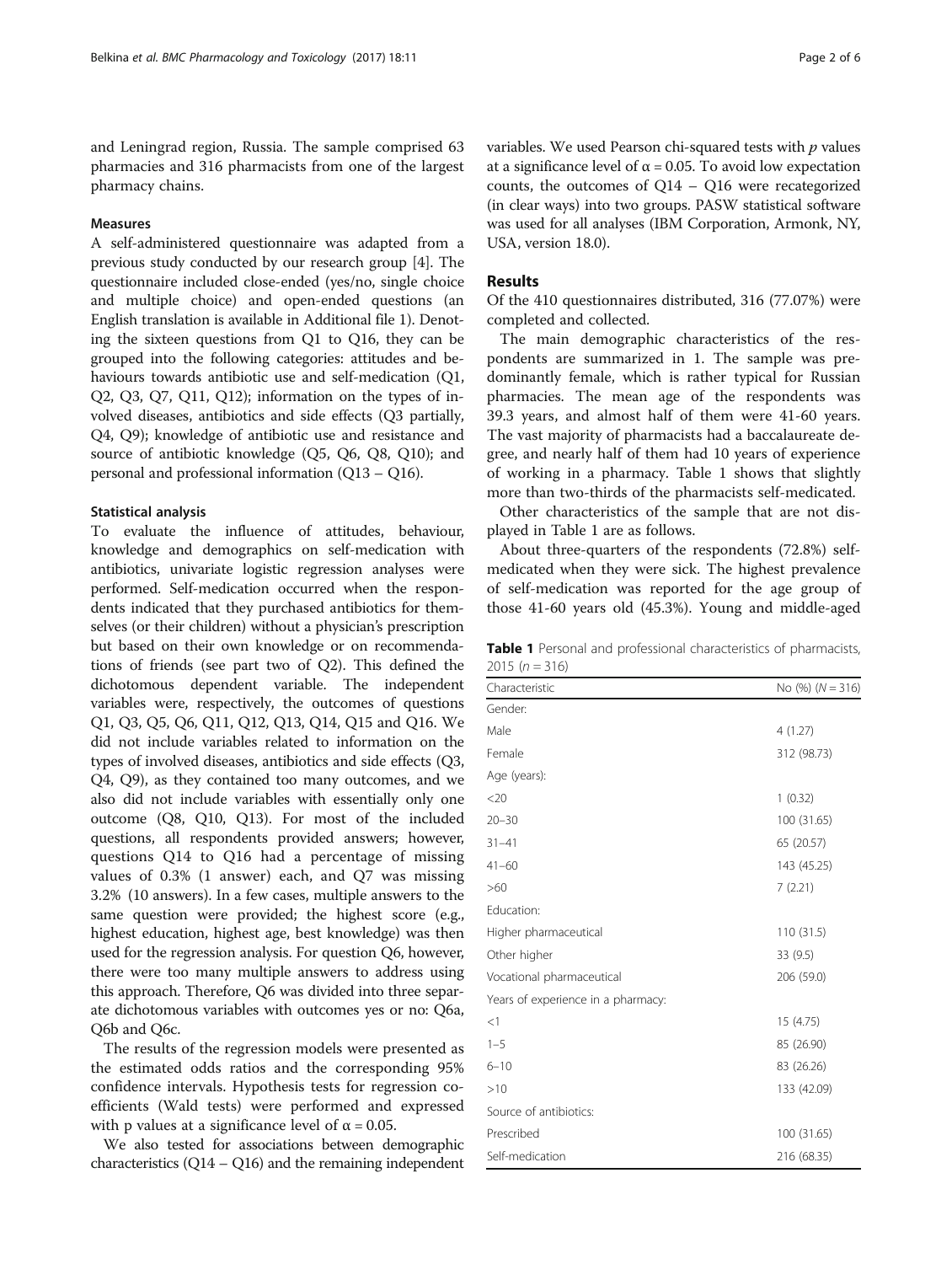respondents (31-40 years) were more responsible: 22.8% of them went to the doctor, and 20.6% self-medicated. However, the logistic regression analysis, which is addressed in more detail later, did not reveal statistically significant higher probabilities of self-medication for any of these age groups. Only 33% purchased antibiotics using a doctor's prescription. More than half (61%) of the respondents visited a doctor for an examination and received a prescription from time to time, and 6% of staff pharmacists never bought antibiotics from a prescription. The respondents who did not visit or rarely visited a doctor for prescriptions bought antibiotics based on their knowledge (81.5%) or their friends' advice (5.0%); analyses of their experiences with previous treatment (49.0%); and prescriptions provided by pharmacy customers (17.0%). Only a small number of respondents (8.0%) considered cost to a significant degree when purchasing medicine.

Antibiotics were mostly used to self-treat upper and low respiratory tract infections (53.3% and 19.3%, respectively). Other conditions addressed with self-medication were dental problems, urogenital infections and respiratory inflammation.

The most commonly used antibiotics were macrolides (33.2%). Azithromycin was predominant in this group and accounted for 81.1% of all self-prescriptions. Semisynthetic penicillins (30.9%) and fluoroquinolones (15.2%) were other most frequently used groups, followed by tetracyclines (7.8%), second-generation cephalosporins (5.5%), lincosamides (5.4%) and aminoglycosides (2.0%).

The main source of information regarding antibiotics was training sessions (43.2%), patient information leaflets (30.1%) and specific literature (26.7%). More than half of the respondents (66.8%) took their antibiotics according to the information on the leaflet, one-third (31%) took antibiotics in line with their physician's prescriptions, and the rest (2.2%) stopped using the antibiotic early when their symptoms decreased.

Oral dosage was the most preferred form of antibiotics.

Table 2 shows the impact of pharmacists' attitudes, behaviour and knowledge on self-medication with antibiotics.

The following associations were found to be statistically significant. When feeling ill, those who consulted a physician had a lower probability (OR 0.41) of selfmedication than those who self-medicated, which is selfevident. Concerning the way antibiotics were used, those acting according to patient leaflets had a higher chance (OR 2.09) of self-medication than those who used antibiotics as prescribed by the physician. Interestingly, pharmacists who did not obtain new information on antibiotics through educational paths or specific literature exhibited a substantially decreased probability of self-medication (OR 0.57 and OR 0.44, respectively). Although not displayed in Table 2, the logistic regression analysis indicated a strong association of self-medication with all levels of education compared to those with basic (non-pharmaceutical) vocational education, with the following odds ratios: higher pharmaceutical (OR 5.201, CI 95% 1.87–14.42), other higher education (OR 3.781, CI 95% 1.12 -12.79) and vocational pharmaceutical (OR 3.613, CI 95% 1.36–9.59).

The outcomes of questions Q8 (knowledge about side effects), Q10 (knowledge about influence on normal

Table 2 Factors influencing self-medication with antibiotics based on univariate logistic regression models for individual questions. Reference groups are the outcomes not displayed between brackets after the question

| Question (evaluated outcome)                         | No. $(N = 316)$ | p-value (Wald-test) | Odds ratio<br>95% confidence interval |       |          |
|------------------------------------------------------|-----------------|---------------------|---------------------------------------|-------|----------|
| When you feel ill (consult a physician)              | 86              | $0.001*$            | 0.405                                 | 0.232 | $-0.707$ |
| Have you taken antibiotics in the past 6 months (no) | 175             | 0.727               | 0.915                                 | 0.555 | $-1.508$ |
| Antibiotic use:                                      |                 |                     |                                       |       |          |
| (Stop after symptoms decreased)                      | 8               | 0.727               | 0.759                                 | 0.162 | $-3.560$ |
| (As per leaflet)                                     | 243             | $0.005*$            | 2.088                                 | 1.250 | $-3.488$ |
| Source of new information about antibiotics:         |                 |                     |                                       |       |          |
| - Training sessions (no)                             | 227             | $0.014*$            | 0.517                                 | 0.305 | $-0.877$ |
| - Special literature (no)                            | 140             | $0.002*$            | 0.441                                 | 0.260 | $-0.747$ |
| $-$ PIL $a$ (no)                                     | 158             | 0.800               | 1.066                                 | 0.649 | $-1.750$ |
| Preferable form (injections)                         | 285             | 0.207               | 0.571                                 | 0.24  | $-1.362$ |
| Use of probiotics (no)                               | 285             | 0.674               | 0.844                                 | 0.384 | $-1.856$ |
| Attitude toward antibiotic therapy:                  |                 |                     |                                       |       |          |
| (Against)                                            | 10              | 0.964               | 0.955                                 | 0.126 | $-7.229$ |
| (Extreme cases)                                      | 295             | 0.612               | 0.714                                 | 0.194 | $-2.624$ |
|                                                      |                 |                     |                                       |       |          |

 $*_p$  < 0.05

<sup>a</sup>PIL Patient information leaflet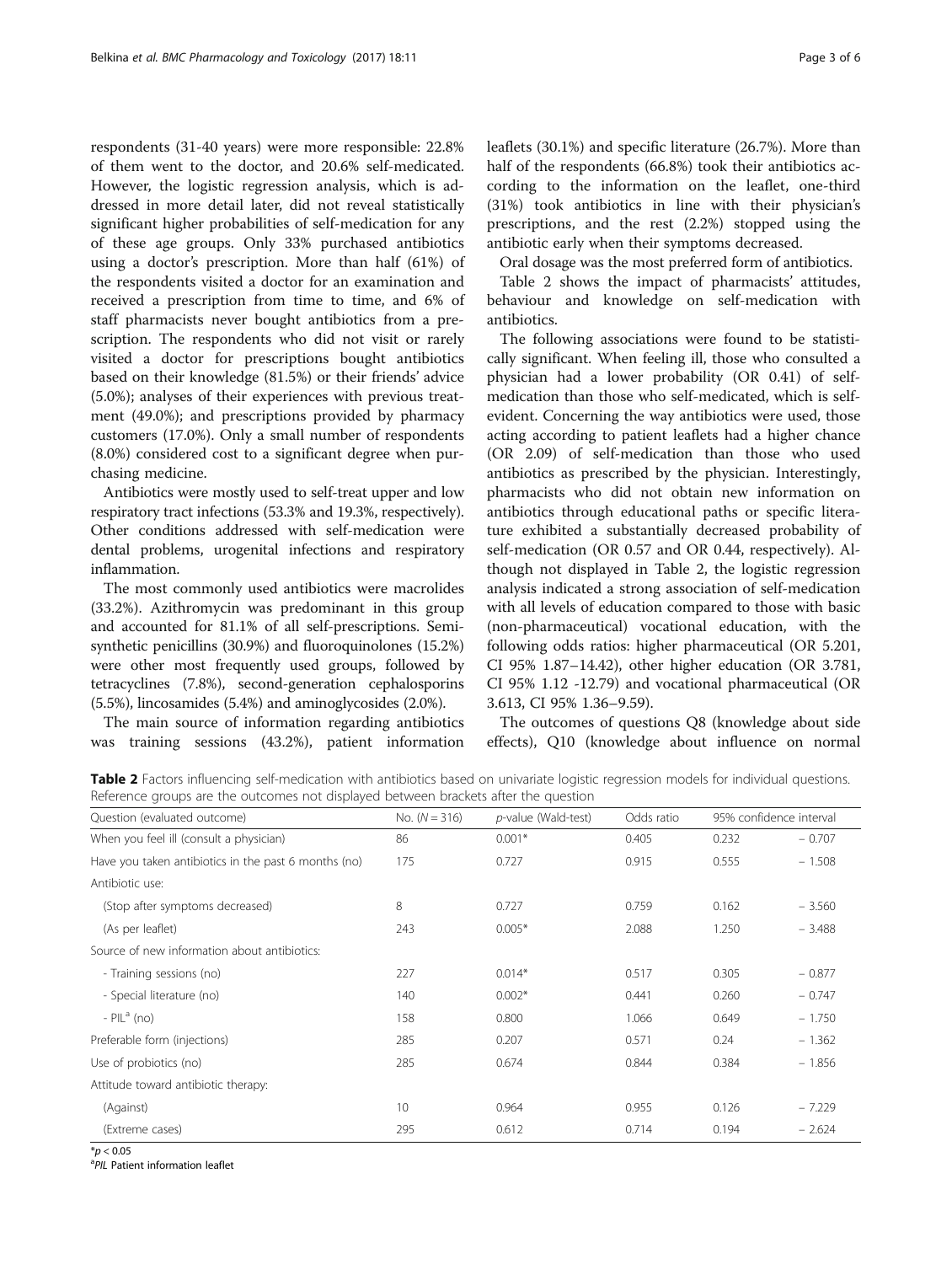flora) and Q13 (gender) were essentially identical (up to less than one percent) for all respondents. This similarity is explained by the fact that the respondents were with a common pharmaceutical background and 98.73% of the respondents were females.

Pearson chi-squared tests revealed no association between personal characteristics (age, education and experience) and self-medication or antibiotic use (Table 3). By contrast, variables related to the source of new information about antibiotics were shown to be significantly associated with personal characteristics.

## **Discussion**

The results of our study show that the practice of selfprescribing antimicrobials is extremely popular amongst pharmacists in Saint Petersburg. We suggest that the main contributing factor of this high prevalence is pharmacists' easy access to antibiotics, since a prescription for the dispensed antibiotics is neither required nor controlled by authorities during inspections.

Data on outpatient antibiotic use reported by the European Surveillance of Antimicrobial Consumption suggested that in 2009, Russia was the third largest outpatient consumer of antibiotics in Europe when consumption was expressed as the number of packages per 1000 inhabitants per day [\[5](#page-4-0)].

Another study by Stratchounski et al. also confirmed that the Russian population is inclined to stock antibiotics in home medicine cabinets for further uncontrolled and unsupervised use [\[6\]](#page-4-0).

While Russian physicians are aware of antibiotic resistance and are concerned by the over-the-counter sale of antibiotics [[7\]](#page-4-0), pharmacists promote an inappropriate

Table 3 Association of demographic characteristics with attitudes towards antibiotic use

| Statement                                                    | p- value    |          |           |            |  |  |
|--------------------------------------------------------------|-------------|----------|-----------|------------|--|--|
|                                                              | No.         | Age      | Education | Experience |  |  |
|                                                              | $(N = 316)$ |          |           |            |  |  |
| Self-medicate                                                | 230         | 0.946    | 0.565     | 0.123      |  |  |
| Antibiotics taken in the past<br>6 months                    | 141         | 0.787    | 0.323     | 0.807      |  |  |
| Stopped taking antibiotics<br>after symptoms decreased       | 8           | 0.779    | 0.34      | 0.382      |  |  |
| Source of new information about antibiotics:                 |             |          |           |            |  |  |
| - Training sessions                                          | 227         | 0.309    | 0.889     | $0.047*$   |  |  |
| - Special literature                                         | 140         | 0.318    | $0.003*$  | 0.051      |  |  |
| - PII <sup>a</sup>                                           | 158         | $0.044*$ | 0.465     | 0.195      |  |  |
| Taking probiotics during/after<br>treatment with antibiotics | 283         | 0.869    | 0.805     | 0.15       |  |  |
| Attitude toward antibiotics                                  | 298         | 0.683    | 0.622     | 0.633      |  |  |
| $*$ n < 0.05                                                 |             |          |           |            |  |  |

 $^*\!p$  < 0.05<br><sup>a</sup>PIL: Patient information leaflet

use of medications by over-the-counter dispensation. This finding can be explained by the lack of a culture in which drugs are dispensed/purchased strictly based on prescriptions. Physicians often do not write prescriptions or they provide their recommendations, including the use of antibacterial drugs, on a regular sheet of paper that may, in the best case, have a physician's seal.

Our findings indicate that antibiotics were commonly used by pharmacists to treat upper respiratory tract infections, which raises concern regarding the potential misbelief that antibiotics can treat and eradicate infections regardless of its origin [\[8](#page-4-0)], as well as a lack of professional knowledge of antibiotics that largely do not act on acute cough and colds [[9\]](#page-4-0). Nevertheless, the results showed that educational strategies aimed at improving professional knowledge through training sessions or specific literature could have an undesired effect on pharmacists' intention to self-medicate. Some pharmacists explained this finding by saying that participating in trainings and receiving additional information about medicines, especially from medical representatives of drug companies, contributes to improving their professional skills and saves time because it removes the need to visit a doctor.

The most popular group of antibiotics used by the respondents was macrolides. In contrast, a study on the outpatient use of systemic antimicrobials in 24 different regions of Russia reported that in 23 regions (including Saint Petersburg), broad-spectrum penicillins were the most frequently used antimicrobials. It can be assumed that there is a significant difference in the outpatient consumption of systemic antimicrobials in different regions of Russia [\[10](#page-5-0)]. In some regions, older agents with unfavourable safety profiles are widely administered, whereas in other regions, newer agents are used more frequently.

Diseases such as tuberculosis, gonorrhoea, malaria and childhood ear infections are now more difficult to treat than they were a few decades ago [[11\]](#page-5-0). High levels of resistance to ciprofloxacin, penicillin G, azithromycin, spectinomycin and carbapenems have been reported in Russia, as a potential result of the inappropriate use of antimicrobials [[12, 13](#page-5-0)].

The widespread practice of self-medication in Russia is a result of the insufficient coverage of drug programmes and the existing problems with access to medical care. The absence of a medication reimbursement system, meaning medicines remain out-of-pocket payments, is another reason for self-medication [[14\]](#page-5-0), significantly affecting the prices of medicines and their availability to the public [\[15](#page-5-0)]. In Russia, only predetermined categories of the population receive free medication within the ONLS (Population Drug Coverage) and DLO (Extensive Drug Coverage) programmes. However, it is rather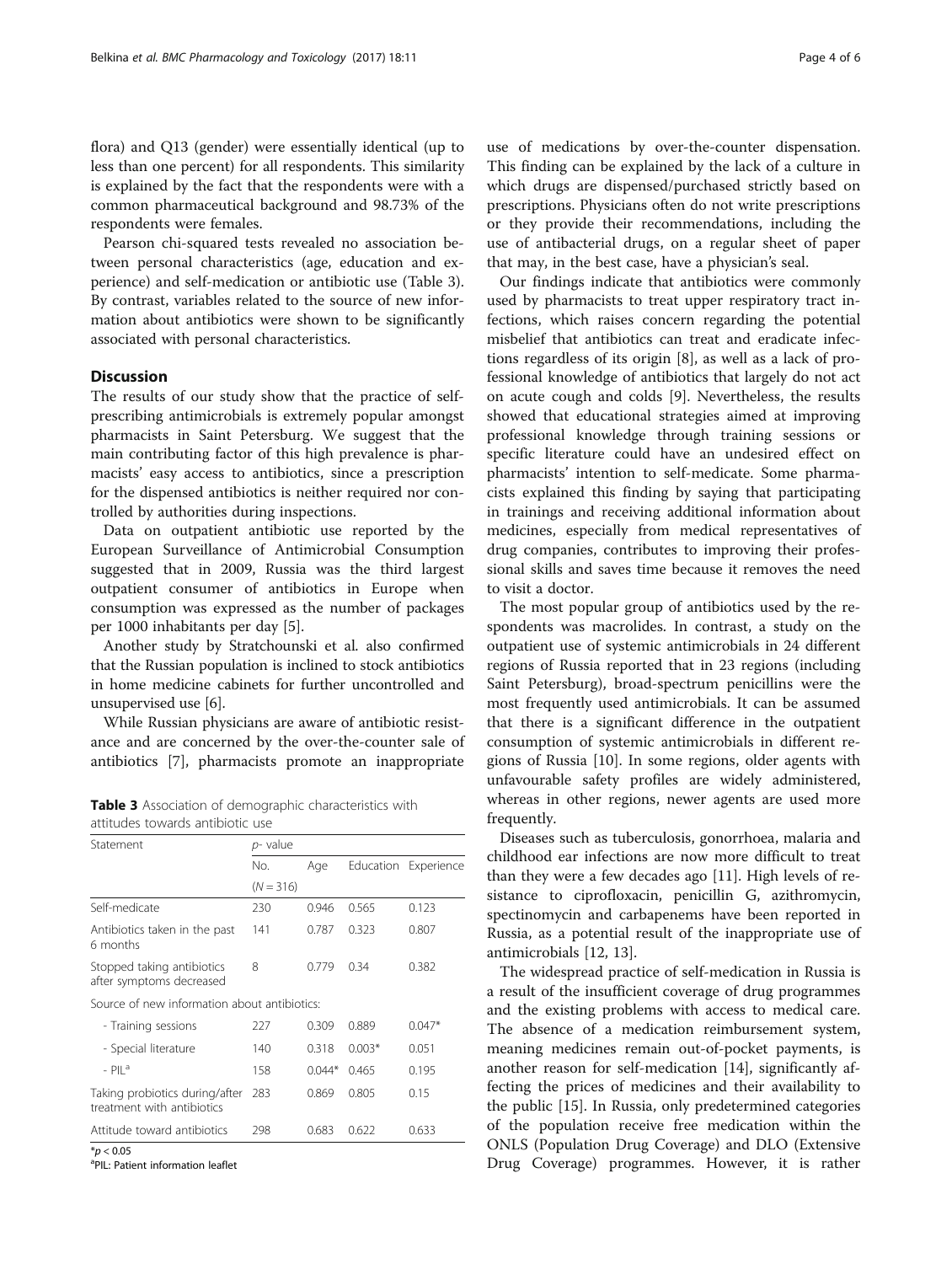<span id="page-4-0"></span>difficult for patients to obtain preferred prescriptions, as the procedure for issuing prescriptions is timeconsuming and pharmacies have insufficient quantities of medicine (deficit, supply disruptions).

This study is limited by the fact that the data were self-reported, and there is thus a possibility that the participants over-reported socially desirable behaviours or under-reported socially undesirable behaviours. There were no mechanisms that objectively assessed the honesty of the participants' answers to the survey questions. The absence of identifying data on the questionnaire sheets and the confidential nature of the study would tend to minimize this bias.

The role of pharmacists in encouraging the prudent use of antimicrobials is clearly vital. However, the practice of dispensing non-prescribed antibiotics continues to be widespread in some European countries [[16](#page-5-0)–[18](#page-5-0)]. Other research should focus on finding the causes of this condition. An option is to evaluate the knowledge and attitudes of pharmacists towards the antibiotic resistance and the basic principles of antibiotic therapy. Similarly, this could be an analogy with the project conducted among the Czech pharmacists, whose attitudes towards the use of generic substitution significantly reflected the level of the knowledge on generic medications [[19](#page-5-0)].

## Conclusions

Pharmacy employees must understand the rules, orders, and other relevant information on how to dispense antibiotics. However, most of these pharmacists do not follow these regulations. It is suggested that a well-planned, organized and structured educational programme for doctors and pharmacists should be implemented to improve the appropriate use of antibiotics.

## Additional file

[Additional file 1:](dx.doi.org/10.1186/s40360-017-0116-y) Questionnaire "Use of antibiotics by pharmacy employees". (DOCX 17 kb)

#### Acknowledgements

We warmly thank all the pharmacists who took part in this study.

#### Funding

This work was supported by a grant from the Charles University in Prague (SVV 260 187). The funding body had no role in the design, collection, analysis or interpretation of this study. Grant funds were used for the manuscript editing service before its submission.

#### Availability of data and materials

RAW data of this study are available on request from the archive of Charles University, Faculty of Pharmacy in Hradec Kralove.

#### Authors' contributions

TB was the principal investigator responsible for the design and conception of the study and the collection and interpretation of data and wrote the manuscript. ND participated in the study design, coordination, and data collection and drafted the manuscript. JK participated in the study design,

#### Competing interests

The authors declare that they have no competing interests.

#### Consent for publication

Not applicable.

#### Ethics approval and consent to participate

In accordance with Russian regulations, non-interventional studies do not need the approval of the Ethics Committee at the Federal Agency on quality control, efficiency, safety of medicines. The regulations establish control on clinical trials of a medicinal product for medical use by local Ethics Committees covered by the Federal Law on Circulation of Medicines № 61-FZ of 12 April 2010, which does not contain special requirements for non-interventional studies. The National Standard of "Good Clinical Practice" (GOST R 52379-2005) primarily relates to prospective clinical trials. Our study did not imply the clinical trial of a medicinal product and did not require any special approval of the national competent authorities. The study was, however, approved by the Ethical Committee of Charles University in Prague. № Vlcek\_J\_12.01.15. The pharmacists were informed about the possible use of anonymous data when evaluating the results of the observational study. Oral informed consent was obtained from all pharmacists who participated in the focus group study.

#### Author details

<sup>1</sup>Department of Social and Clinical Pharmacy, Faculty of Pharmacy in Hradec Kralove, Charles University, Heyrovskeho 1203, Hradec Kralove 50005, Czech Republic. <sup>2</sup>Department of Technology of Dosage Forms, Saint Petersburg State Chemical - Pharmaceutical Academy, Prof. Popova Str. 14, Saint Petersburg 197376, Russian Federation. <sup>3</sup> Department of Biophysics and Physical Chemistry, Faculty of Pharmacy in Hradec Kralove, Charles University, Heyrovskeho 1203, Hradec Kralove 50005, Czech Republic.

## Received: 1 November 2016 Accepted: 24 January 2017 Published online: 14 February 2017

#### References

- 1. Van Boeckel TP, Gandra S, Ashok A, Caudron Q, Grenfell BT, Levin SA, et al. Global antibiotic consumption 2000 to 2010: an analysis of national pharmaceutical sales data. Lancet Infect Dis. 2014;14:742–50.
- 2. Balabanova Y, Fedorin I, Kuznetsov S, Graham C, Ruddy M, Atun R, et al. Antimicrobial prescribing patterns for respiratory diseases including tuberculosis in Russia: a possible role in drug resistance? J Antimicrob Chemother. 2004;54:673–9.
- 3. Dyachenko SV. Pharmacoepidemiological principles of antimicrobial therapy of prevalent diseases. Khabarovsk: SEI HPE FESMU; 2010.
- 4. Belkina T, Al Warafi A, Hussein Eltom E, Tadjieva N, Kubena A, Vlcek J. Antibiotic use and knowledge in the community of Yemen, Saudi Arabia, and Uzbekistan. J Infect Dev Ctries. 2014;8:424–9.
- 5. Adriaenssens N, Coenen S, Versporten A, Muller A, Minalu G, Faes C, et al. European Surveillance of Antimicrobial Consumption (ESAC): outpatient antibiotic use in Europe (1997-2009). J Antimicrob Chemother. 2011;66 Suppl 6:vi3–vi12.
- 6. Stratchounski LS, Andreeva IV, Ratchina SA, Galkin DV, Petrotchenkova NA, Demin AA, et al. The inventory of antibiotics in Russian home medicine cabinets. Clin Infect Dis. 2003;37:498–505.
- Jaruseviciene L, Radzeviciene Jurgute R, Bjerrum L, Jurgutis A, Jarusevicius G, Lazarus JV. Enabling factors for antibiotic prescribing for upper respiratory tract infections: perspectives of Lithuanian and Russian general practitioners. Ups J Med Sci. 2013;118:98–104.
- 8. Abasaeed A, Vlcek J, Abuelkhair M, Kubena A. Self-medication with antibiotics by the community of Abu Dhabi Emirate, United Arab Emirates. J Infect Dev Ctries. 2009;3:491–7.
- 9. McNulty CA, Boyle P, Nichols T, Clappison P, Davey P. Don't wear me out - the public's knowledge of and attitude to antibiotic use. J Antimicrob Chemother. 2007;59:727–38.